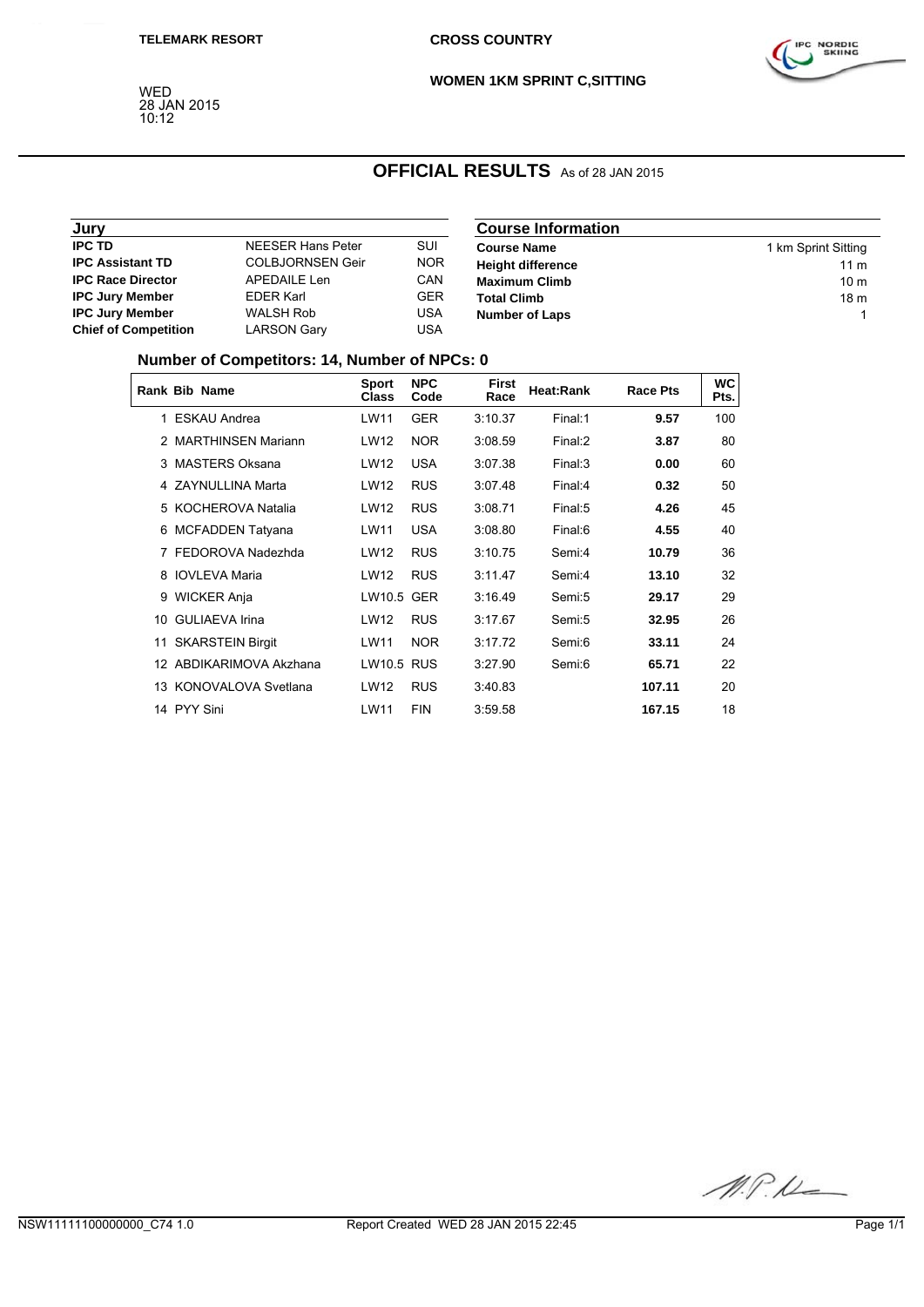WED 28 JAN 2015 10:40



**WOMEN 1KM SPRINT C,STANDING**

# **OFFICIAL RESULTS** As of 28 JAN 2015

| Jury                        |                          |            | <b>Course Information</b> |                        |  |  |
|-----------------------------|--------------------------|------------|---------------------------|------------------------|--|--|
| <b>IPC TD</b>               | <b>NEESER Hans Peter</b> | <b>SUI</b> | <b>Course Name</b>        | 1,2 km Sprint Standing |  |  |
| <b>IPC Assistant TD</b>     | <b>COLBJORNSEN Geir</b>  | <b>NOR</b> | <b>Height difference</b>  | 18m                    |  |  |
| <b>IPC Race Director</b>    | APEDAILE Len             | CAN        | <b>Maximum Climb</b>      | 14 <sub>m</sub>        |  |  |
| <b>IPC Jury Member</b>      | <b>EDER Karl</b>         | <b>GER</b> | <b>Total Climb</b>        | 27 <sub>m</sub>        |  |  |
| <b>IPC Jury Member</b>      | <b>WALSH Rob</b>         | <b>USA</b> | <b>Number of Laps</b>     |                        |  |  |
| <b>Chief of Competition</b> | <b>LARSON Gary</b>       | USA        |                           |                        |  |  |

#### **Number of Competitors: 10, Number of NPCs: 0**

|               | Rank Bib Name           | <b>Sport</b><br><b>Class</b> | <b>NPC</b><br>Code | <b>First</b><br>Race | <b>Heat:Rank</b> | <b>Race Pts</b> | <b>WC</b><br>Pts. |
|---------------|-------------------------|------------------------------|--------------------|----------------------|------------------|-----------------|-------------------|
|               | 1 KONONOVA Oleksandra   | LW8                          | <b>UKR</b>         | 3:42.65              | Final:1          | 0.00            | 100               |
| $\mathcal{P}$ | RIPA Helene             | LW <sub>2</sub>              | <b>SWE</b>         | 3:51.77              | Final:2          | 24.58           | 80                |
|               | 3 LIASHENKO Liudmyla    | LW8                          | <b>UKR</b>         | 3:53.89              | Final:3          | 30.29           | 60                |
|               | 4 RUMYANTSEVA Ekaterina | LW5/7                        | <b>RUS</b>         | 4:11.12              | Final:4          | 76.72           | 50                |
|               | 5 ABF Yurika            | LW6                          | <b>JPN</b>         | 3:57.16              | Final:5          | 39.10           | 45                |
| 6.            | <b>OLSEN Anne Karen</b> | LW6                          | <b>NOR</b>         | 4:07.58              | Final:6          | 67.18           | 40                |
|               | 7 HUDAK Brittany        | LW8                          | CAN                | 4:03.68              | Semi:4           | 56.67           | 36                |
| 8             | <b>BRATIUK Natalia</b>  | LW8                          | <b>RUS</b>         | 4:04.11              | Semi:4           | 57.83           | 32                |
| 9             | JARVELA Maija           | LW8                          | <b>FIN</b>         | 4:13.57              |                  | 83.32           | 29                |
| 10            | <b>WEEKES Emily</b>     | LW8                          | CAN                | 4:32.04              |                  | 133.10          | 26                |

Incidences:

Written Warning (Semi Final)

HUDAK Brittany LW8 CAN Written Warning: Rule 343.8. Violation classical technique rules BRATIUK Natalia LW8 RUS Written Warning: Rule 343.8. Violation classical technique rules

M.P.M